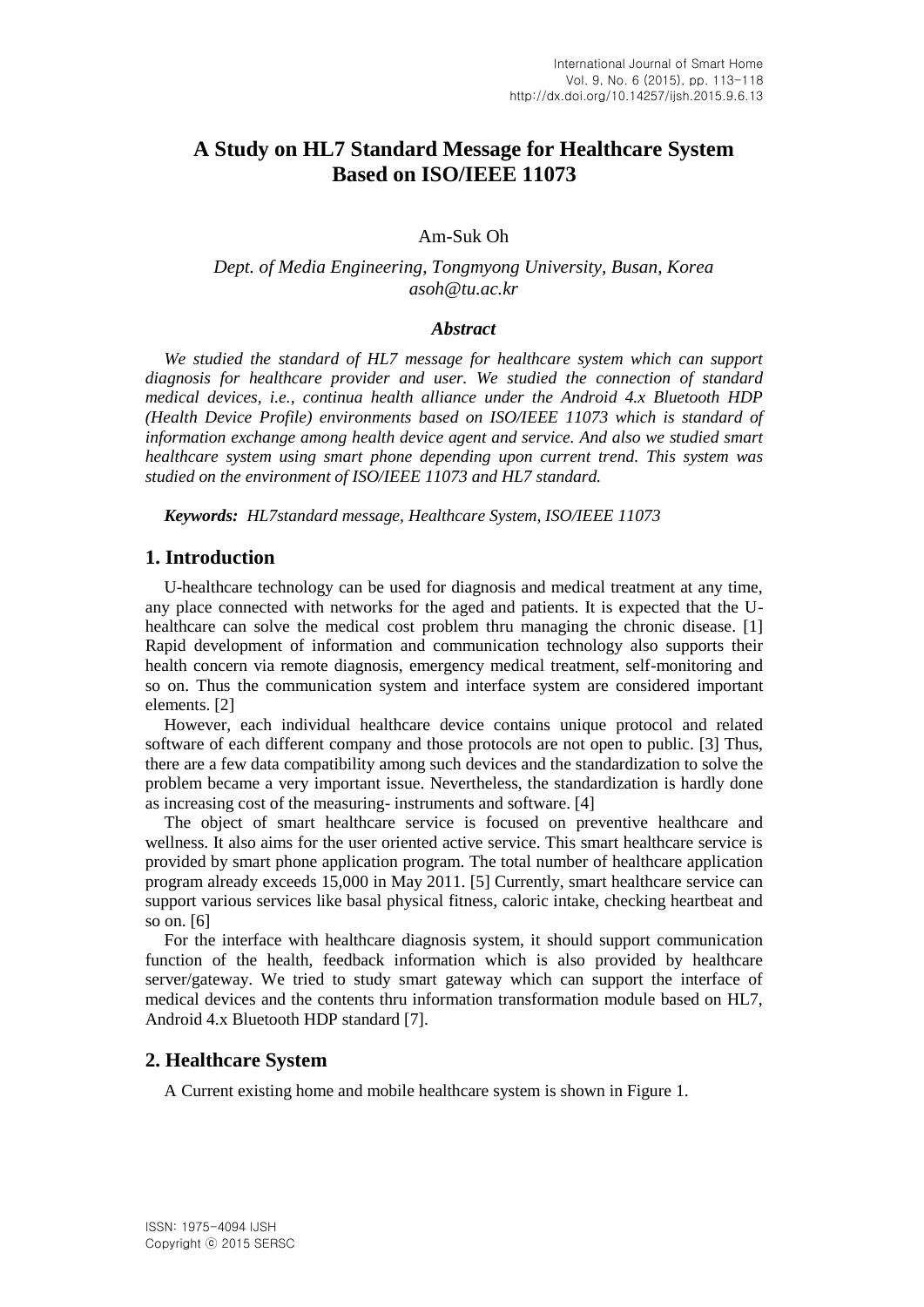

## **Figure 1. Configuration of Existing Home and Mobile Healthcare System**

Via home server it monitors data which come from a smart phone linked with special medical devices. This home & healthcare system is dependent to the medical devices linked with a smart phone. Thus, the interconnection among medical devices and healthcare service is so limited.

Recently, home healthcare system support ISO/IEEE11073 PHD, HL7 standard. It also supports medical information exchange by unlimited connection for the standard healthcare devices under HL7 environment. This concept is shown in Figure 2.



**Figure 2. Standard Home Healthcare System**

However, this kind of home healthcare system can't blend with smart applications like health and medical related services. It can't solve location dependent problems of gateway although it supports the monitoring interface of a smart phone. Without gateway it can't connect to the smart phone.

# **3. HL7 Message**

#### **3.1. HL7 Standard**

HL7 is a set of rules which inter-operate among different kinds of information for medical application and this standardization is developed by stakeholders like a user, a supplier and other medical information concerned members because they wanted every different type of application service to be treated and satisfied to the requirements. Thus, it can transfer information among organizations concerned and the doctor who treats the patients can get the information for diagnosis and treatment. The route is set up via network and trigger event for the information interchange. Figure 3 shows the structure.



**Figure 3. Structure of HL7**

Data is transmitted from one system to the other system as a type of message and vice versa. After that action, one trigger event will be finished.

HL7 specifies following 3 events.

- abstracting message definition: structure of message
- encoding rules: message expression for transmission
- triggering events: application event for message exchange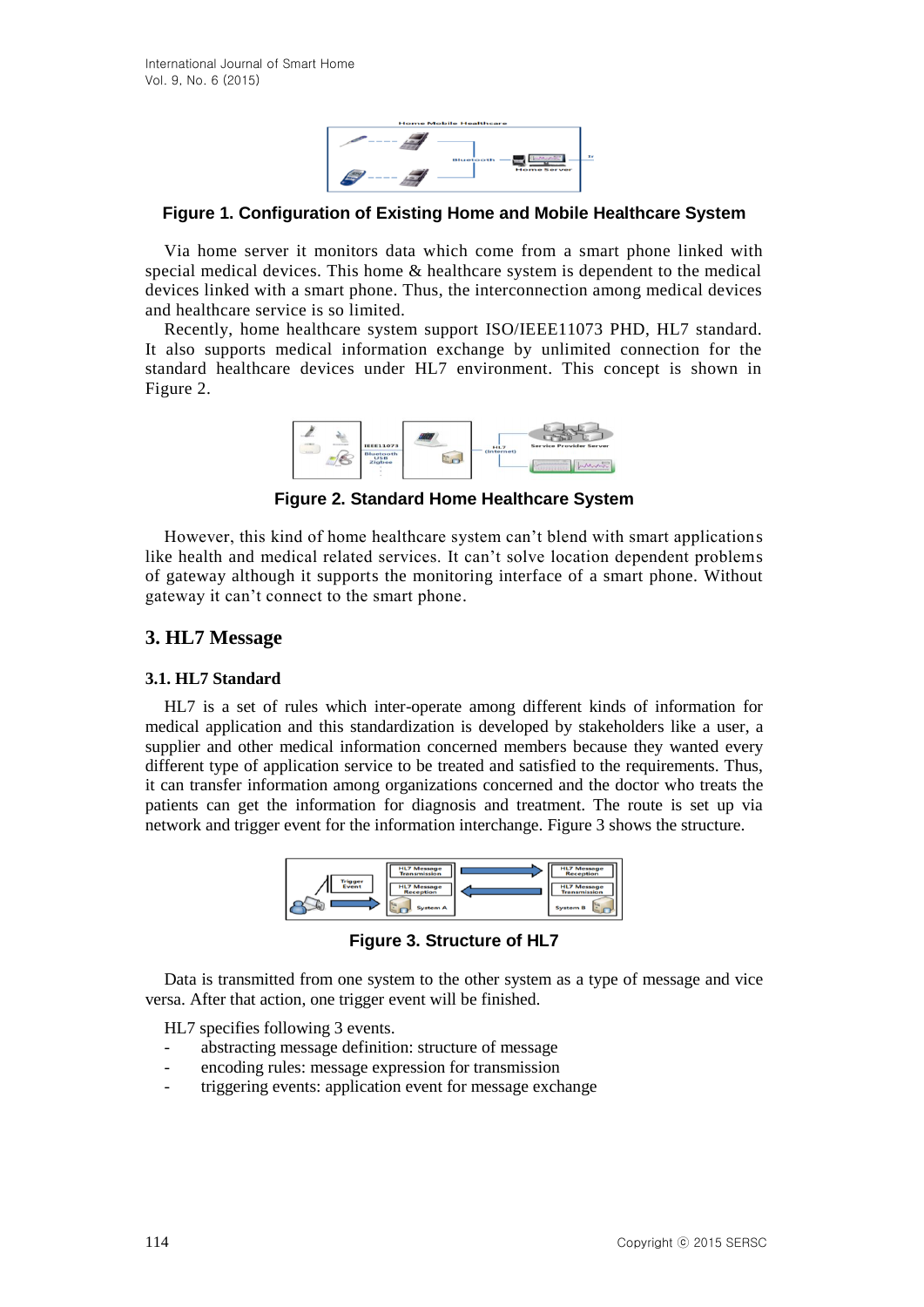### **3.2. HL7 Message Structure**

Standard of HL7 is composed of messages, segments, fields and data type. A message has several segments, and a segment has several fields. The relationship between fields and data type which include itself is one to one structure.

**3.2.1. Message:** Message is the smallest unit of data transfer and has segments. Each message has message structure suitable for its own purpose. MSH (Message Header) segment is the first place of all the segments.

- Message is started by MSH
- Message is identified by message type and trigger event
- Message type and trigger event has one too many relationships

All message types and trigger evens starting with 'Z' are used as a user defined message.

**3.2.2. Segment:** Segment is a logical group of fields and it is divided into default segment and optional segment. Default segment means essential segment in message and optional can be used just one time or several times. Each segment has a unique name of 3 letters. For the representing segment into character string first field should be segment ID and each field value should be defined continuously. At the end, segment separator <CR> is followed.

**3.2.3. Field:** Field is a set of components and components are structured as sub components. Contents of message are presented in the field of segment and it allows null value. Field has sequence number of internal segment. Maximum length attribute of field defines maximum number of characters and it can be adjusted by characteristics of each domain. The maximum length includes component and sub component and repetition field by repetition identifier should be calculated differently because maximum length is used for the length of no duplication. Field can be repeated like segment and it is divided into 3 types such as no repetition, continuous repetition and limited repetition depending upon the conditions.

**3.2.4. Data Type:** Data type supports contents of data fields and it includes multi components or sub components. Generally, HL7 does not limit the length in data type. Data type is composed of composite which is the set of different types of data and primitives which is the set of same data type.

#### **3.3. Implementation of UHI Message**

We implemented the message for health care system based on ORI (Observation Reporting Interface) which is the standard of medical data communication between medical devices and HL7 protocol. The main issue of this ORI standard is the interchange of the data, object and model defined on ISO 11073 to HL7 protocol using HL7 coding rules and XML form.

This standard supports 3 types of message profile.

- ORU^R30: Order not supplied Create message
- ORU^R31: Order not supplied Search message
- ORU^R32: Order supplied message

We added PFI, PCI segments designed to the standard HL7 ORU^RXX structure and its structure coincide with existing standard. Thus, we designed and implemented that ISO 11073 protocol can be applied on standard health care system or even non-standard medical devices. Figure 4 and 5 shows the implementation result of UHI^U01, UHI^U02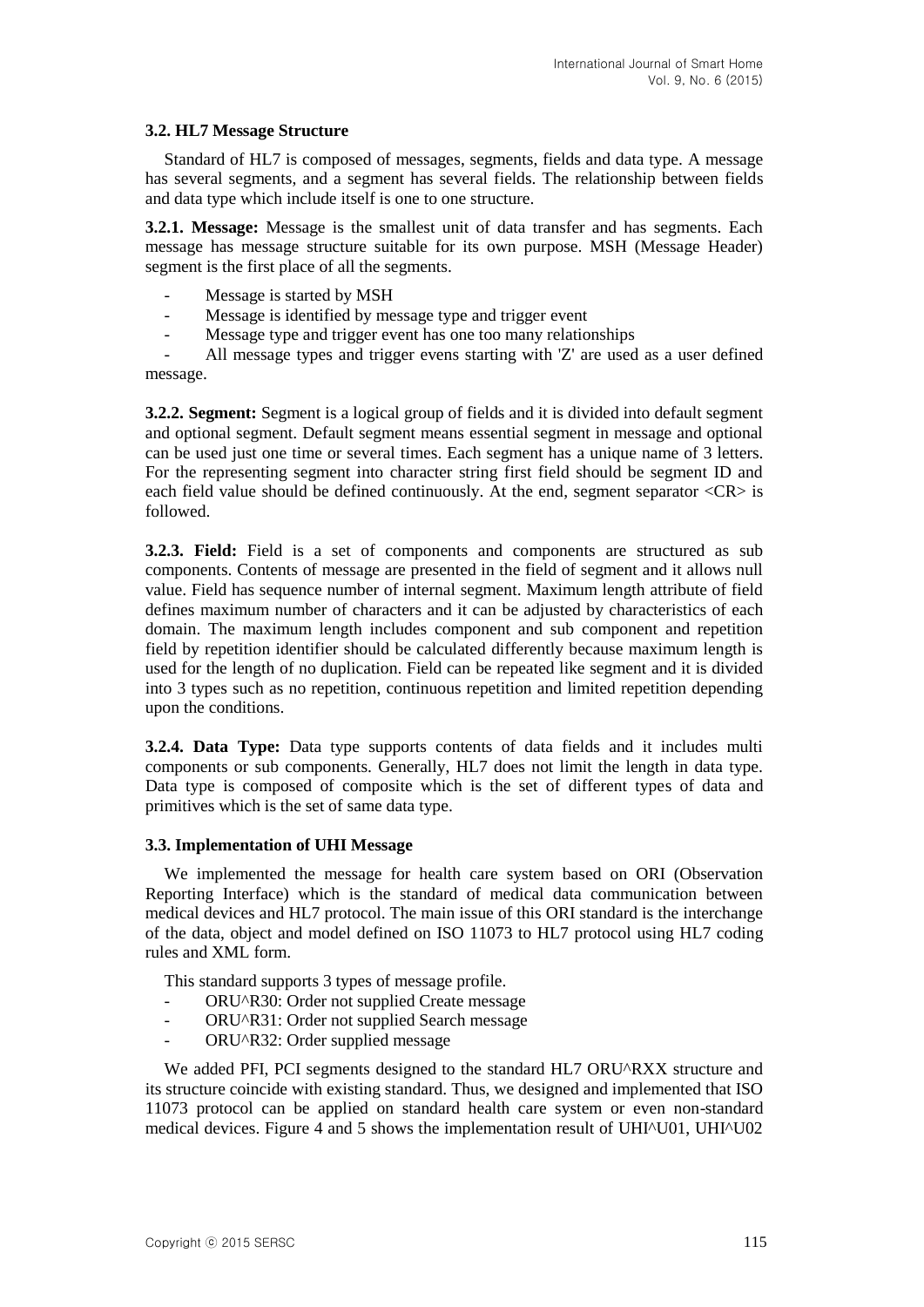message based on ORU^RXX message structure and inside contents of red line is the PFI, PCI segments we added.

| Info<br>UHI_U01 UHI_U01 Message (2.4)                                                                        |                                        | <b>Z</b> Edit |
|--------------------------------------------------------------------------------------------------------------|----------------------------------------|---------------|
| <b>Structure</b>                                                                                             |                                        |               |
| $\begin{array}{ccccccccccccccccc} \bullet & \bullet & \bullet & \bullet & \circ & \circ & \circ \end{array}$ |                                        |               |
| Name                                                                                                         | Description                            | Count         |
| <b>B-@ UH U01</b>                                                                                            |                                        |               |
| $-0$ MSH                                                                                                     | Message header                         |               |
| <b>G- &amp; PATIENT_RESULT</b>                                                                               | Patient result                         | $1 - 7$       |
| <b>S- &amp; PATENT</b>                                                                                       | Patient                                | 0.1           |
| $-0.80$                                                                                                      | Patient identification                 | ٠             |
| $-0.801$                                                                                                     | Patient additional demographic         | 0.1           |
| $-0$ NHT                                                                                                     | Next of kin / associated parties       | $0. -$        |
| $-0$ and                                                                                                     | Notes and comments                     | $0.7 -$       |
| <b>G-R VISIT</b>                                                                                             | Meit                                   | 0.1           |
| $E = 0$ PV1                                                                                                  | Patient visit                          |               |
| $-0.02$                                                                                                      | Patient visit - additional information | 0.1           |
| <b>B. &amp; ORDER_OBSERVATION</b>                                                                            | Order observation                      | $1 - 7$       |
| $-0$ one                                                                                                     | Common order                           | 0.1           |
| $-0$ cer                                                                                                     | Observation request                    | ٠             |
| $-Q$ NTE                                                                                                     | Notes and comments                     | $0.7 -$       |
| $-0$ cm                                                                                                      | Contact data                           | 0.1           |
| <b>G-G ORSERVATION</b>                                                                                       | Observation                            | $1.7 -$       |
| $-0$ FT1                                                                                                     | Financial transaction                  | $0. -$        |
| $-a$ cn                                                                                                      | Clinical trial identification          | 0.7           |
| $0.080 - -$                                                                                                  | Contiguation pointer __ _              | 요그            |
| <b>For</b> per                                                                                               | Patient Foundation Information         | $0. -$        |

**Figure 4. UHI^U01 Message Structure**



**Figure 5. UHI^U02 Message Structure**

# **4. Smart Healthcare System**

Smart Healthcare System designed in this thesis is composed of Bluetooth standard PHD, and smart gateway, DSSH (Decision Support System for Home Healthcare) shown in Figure 6.



**Figure 6. Structure of Smart Healthcare System**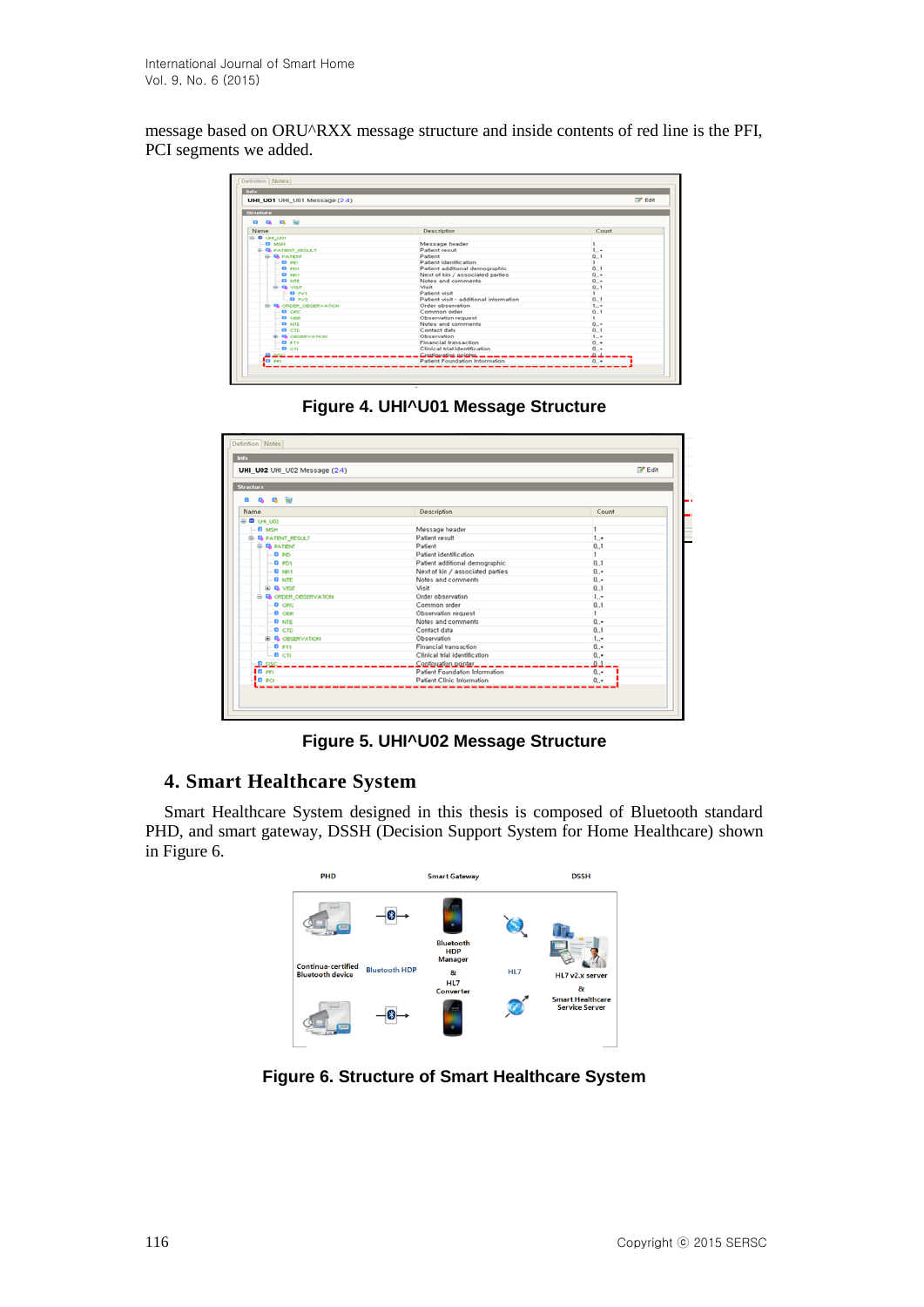## **4.1. Smart Gateway**



**Figure 7. Smart Gateway Software Module**

Smart gateway is information conversion gateway which gathers medical data from PHD and exchanges information based on HL7 standard. Software module of smart gateway is composed of Bluetooth HDP manager and HL7 standard message creation function, HL7 converter. They inter-connect with DSSH via HL7 message exchange and it is shown in Figure 7.

HDP health service module connects with PHD using Antidote stack API function proposed on this thesis. HDP Manager Application is an application program which provides Bluetooth HDP function to the user. HL7 converter converts IEEE 11073 into HL7 and vice versa. It also exchanges messages of work-list server in DSSH and HL7 v2.x Message.

#### **4.2. HL7 Converter and DSSH**

HL7 converter module is composed of various types of remote systems like medical treat system, healthcare management system and so on. We designed HL7 work-list server which exchanges HL7 standard message and Health Service Server which manages user health information in DSSH structure shown in Figure 8.



**Figure 8. Structure of HL7 converter and DSSH**